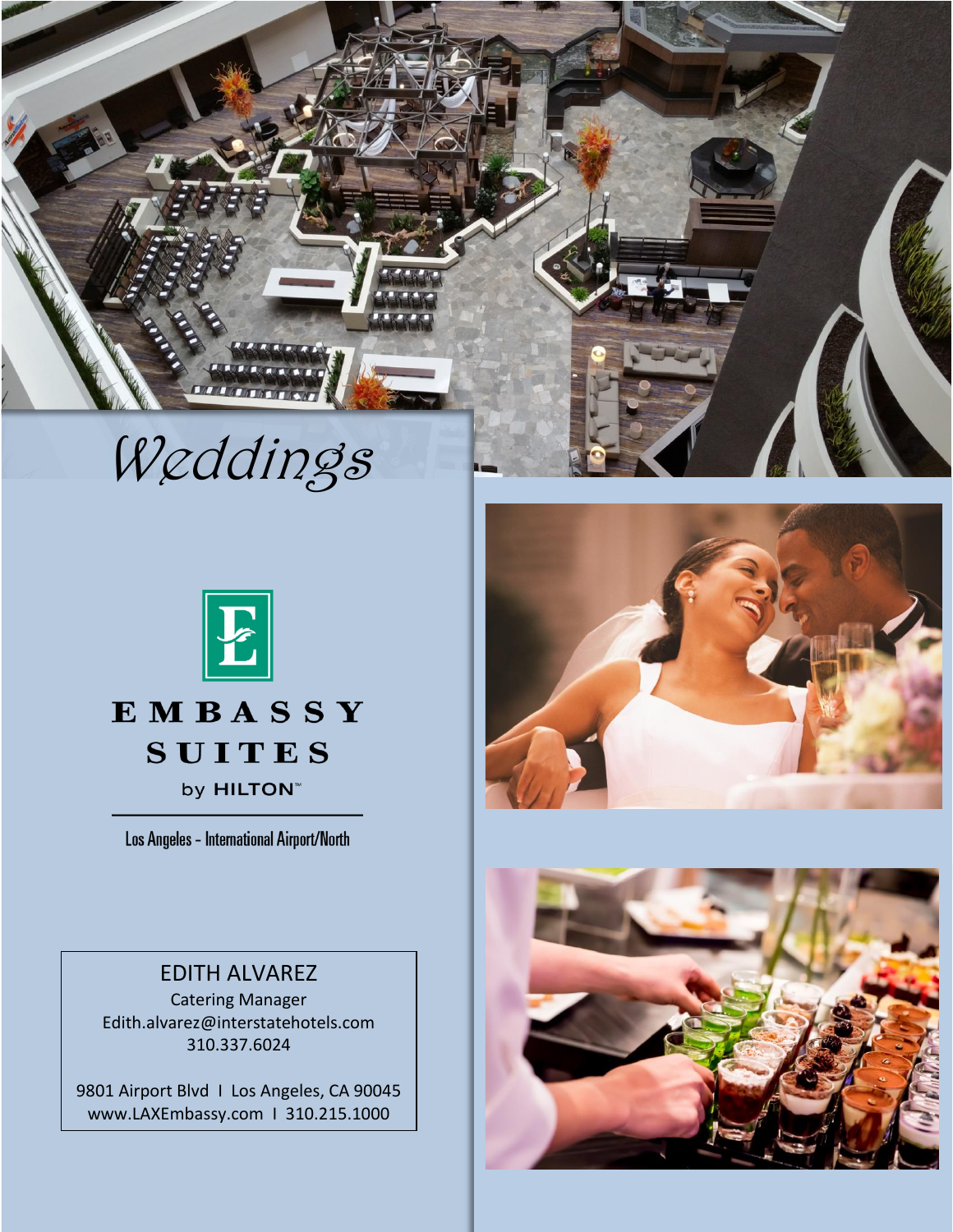# **WEDDING PACKAGES**

#### **ELEGANCE, CONVENIENCE & VALUE IN ONE STOP**

The Embassy Suites LAX North Hotel boasts a gorgeous garden atrium full of lush plants, an open-air feeling and a cascading waterfall surrounded by an eight-story column of two-room suites. This unique setting of the hotel offers an extraordinary environment for your special day. Whether it is an afternoon ceremony basked in warm sunlight complete with a refreshing waterfall or an evening ceremony with a sunset bathing you in a glowing amber ambient lighting, we create the perfect setting for a romantic moment. A gazebo located in the center of this courtyard next to the waterfall provides the perfectly intimate area for friends and family to gather to witness this special occasion. With two ballrooms to choose from - Our Catalina Ballroom, hosts up to 80 guests in banquet rounds and our Pacific Ballroom up to 180 guests- both allow versatile space to convert into your dream reception. Overnight guests can enjoy a two- room suite, free cooked-to-order breakfast and complimentary Evening Reception. The banquet staff at the Embassy Suites LAX North Hotel holds countless accolades for their services throughout their combined 20+ years of experience. As a recipient of the J.D. Power & Associates award for upscale hospitality service, we offer unparalleled service and pampering for our guests. Our team will be at your service from beginning to end to create a memorable reception for your guests. Our exquisite cuisine will have your guests talking long after the reception.

### **CATERING SERVICE AND GENERAL INFORMATION**

**AVAILABILITY-** *Daytime events are held from 11am - 4pm and evening events from 6pm- 11pm (midnight on Saturday). Different times may be accommodated based on availability.*

**PAYMENT SCHEDULE-** *All social events require a deposit when the contract is signed. 30% of your minimum revenue guarantee (non-refundable) will be required in order to make the reservation definite. 50% of your minimum revenue guarantee will be due 90 days prior to your event. 100% of your estimated total cost will be due 14 business days prior to your event to be paid by money order, cashier's check or credit card.*

**MENU-** *Menu selection and set-up details should be arranged at least 30 days in advance of your function. If the function is booked within 30 days of occurrence, the menu selections are due with the signed contract and banquet events order. Menu tasting is offered complimentary for your wedding event, a maximum of (2) guests may attend the menu tasting. All menu tastings must be scheduled at least (2) weeks in advance from Tuesday- Saturday 10AM-4PM. Contract must be signed and deposit received to schedule your menu tasting.*

**BEVERAGE SERVICE-** *Embassy Suites is responsible for the sale and service of alcoholic beverages as regulated by California. Embassy Suites alcoholic beverage license requires Embassy Suites to (1) request proper proof of legal age to consume alcohol (2) refuse alcoholic beverage service if the person cannot provide the proper identification (3) refuse alcoholic beverage service to any person who appears intoxicated.*

**LINEN**- *Wedding packages include standard white, black or ivory table cloths with an assortment of napkins to choose from at no additional cost.*

**CAKE**- *Please contact our preferred bakery Torrance Bakery to schedule your cake tasting.*

**SPECIAL MEALS**- *Please let your Event Manager know if you require special meals. Children's menus are available for those 11 and under. Meals can additionally be arranged for your vendors. Our staff will also work with you and your guests for any special dietary requests.*

**DECORATIONS, FLORALS, MUSIC, ENTERTAINMENT**- *All display and/or decorations will be subject to our prior written approval. Items may not be attached to walls, doors, windows or ceiling with tape, nails or staples. You are responsible for the removal of all decorations at the conclusion of the function. We are not responsible for any loss or damage to your property and do not maintain insurance covering it. An entertainment agreement must be signed for all events where the client offers musical entertainment such as live musicians or DJ's.*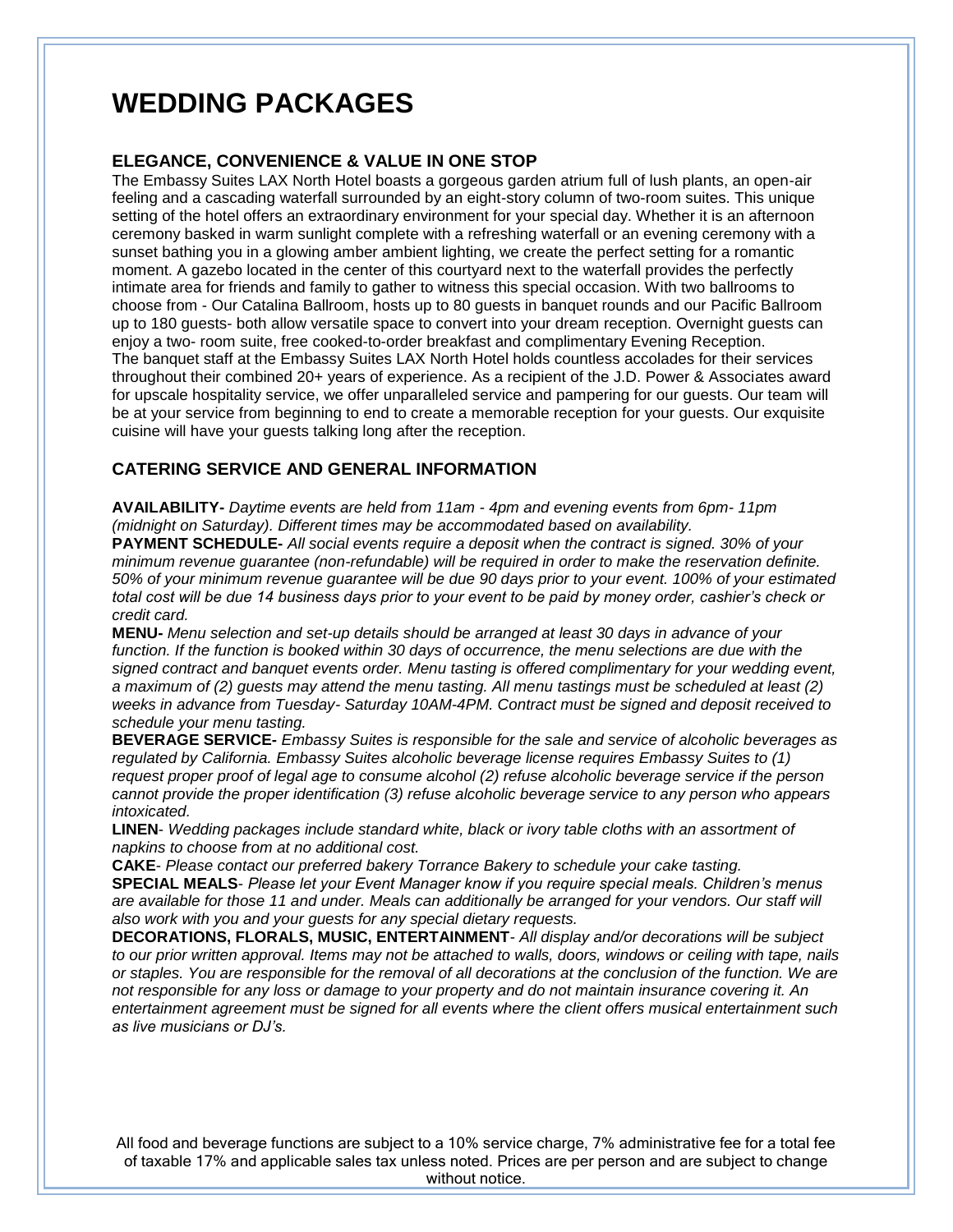### **CEREMONY** \$1,250 for up to 120 guests

Package includes:

Atrium with Natural Light & Waterfall Runner and Unity Table White Folding Chairs Changing room for Bride Preferred Room Rates for Overnight Guests Fruit Infused Water Station

# **RECEPTION**

For up to 180 guests

Package includes:

Custom Floor Length Linen and Napkin Selections Complimentary Wood Sectional Dance Floor Complimentary Round Mirrored Coaster & Glass Votive Candle Holder Personalized Seating Diagram Preferred Room Rates for Overnight Guests Champagne/Cider Toast Tiered Wedding Cake from Torrance Bakery Private Menu Tasting for Couple

Upgrades: Spandex Covers with Band or Sash Plate Chargers & Embellished Flutes Chivari Chairs Piping & Draping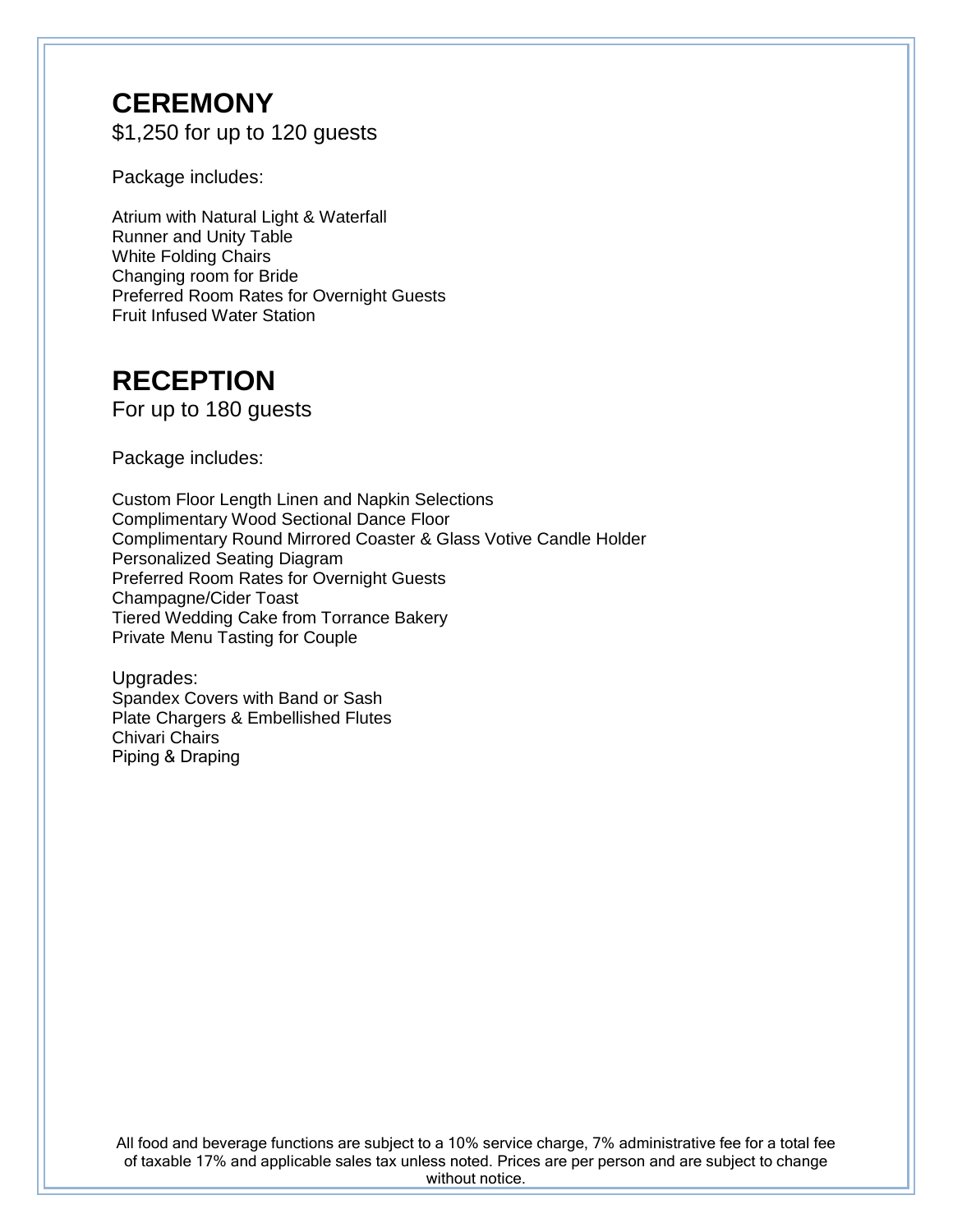### **BRONZE PACKAGE**

Lunch \$45 I Dinner \$55

Includes Freshly Baked Artisan Rolls & Butter, Local Grown Seasonal Vegetables, Freshly Brewed Coffee, Decaf and Hot Tea Service

### **SALADS (choose one)**

Fresh Baby Green Salad with Julienne Carrots, Tomato Wedges, Cucumber, Balsamic

Crisp Romaine Lettuce topped with Parmesan Cheese, Croutons, Caesar Dressing

Baby Spinach, Caramelized Pecans, Feta Cheese, Granny Smith Apples, Raspberry Vinaigrette

### **MAIN COURSE (choose two and a sauce)**

Vegetarian Ratatouille | Roasted Tomatoes, Onions, Zucchini, Eggplant, Bell Pepper, Seasoned Garlic and Herbs | Steamed White Rice

Oven Roasted Chicken | Herb Fingerling Potatoes | Marsala, Piccata, Mushroom Au Jus

Grilled Sirloin | Sour Cream Chive Mashed Potatoes | Peppercorn, Shitake Jus

Pan Seared Salmon | Horseradish Mashed potatoes | Chardonnay Dill, Roasted Tomato Cream

**Tiered Wedding Cake from Torrance Bakery & Champagne/Cider Toast**

### **SILVER PACKAGE**

Lunch \$55 I Dinner \$65

Includes the Bronze Package, plus:

### **(3) HOR D'OEUVRES**

Assorted Mini Quiche, Roasted Tomato Bruschetta, Santa Fe Chicken Spring Rolls, Vegetable Spring Roll with Sweet Chili Sauce, Mini Beef Kabob, Crab Rangoon with Plum Sauce, Beer Battered Mozzarella Sticks with Marinara Sauce, Chicken Quesadillas

# **GOLD PACKAGE**

Lunch \$65 I Dinner \$75

Includes the Silver Package, plus:

**One** (1) **Hour Hosted Soft Bar:** House Red and White Wine, Sparkling Wine, Microbrews, Imported & Domestic Beer, Soft Drinks, Mineral Water and Juice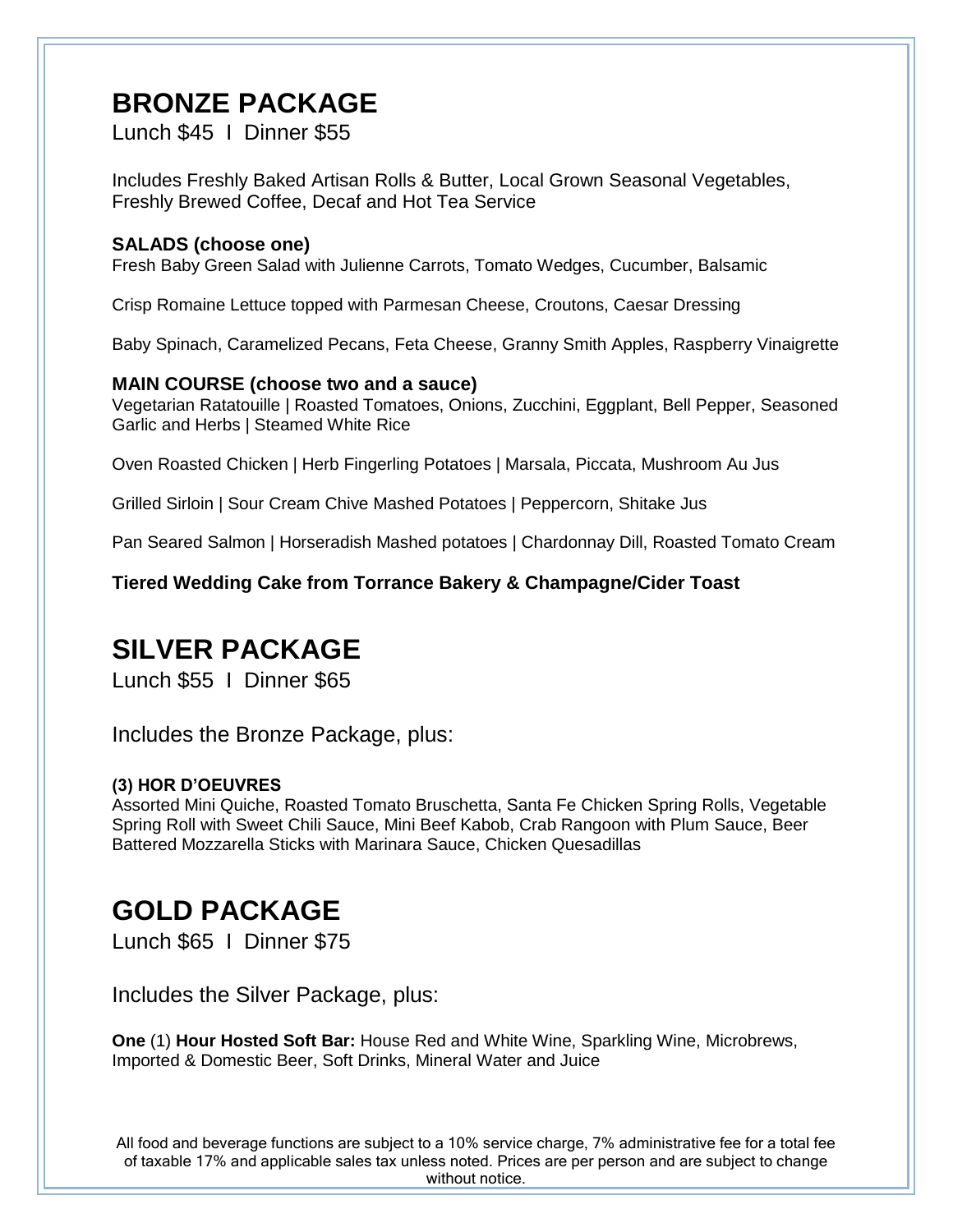### **GRAND BUFFETS**

Pricing based on \$5 more than selected package

### **LEANING TOWER OF PASTA**

Cheese Stuffed Ravioli Tri-Colored Cheese Tortellini Linguini with Alfredo & Marinara Sauce Chicken Breast with Pesto Sauce Meatballs with Marinara Sauce Seasonal Vegetables Crisp Caesar Salad with Parmesan Cheese Focaccia Bread Olive oil & Sautéed Garlic Cloves

### **CANTINA**

Chicken Fajitas Cheese Enchiladas Refried Beans Spanish Rice Tri-Colored Tortilla Chips Flour and Corn Tortillas Fresh Garden Salad with Ranch & Italian Dressing Fresh salsa, sour cream Guacamole

### **ISLAND GETAWAY**

Teriyaki beef kabobs Hawaiian style chicken breast Seasonal vegetables Fresh garden salad with ranch & Italian dressing Pineapple, carrot & raisin salad Fried rice Sourdough rolls Tropical fresh fruit display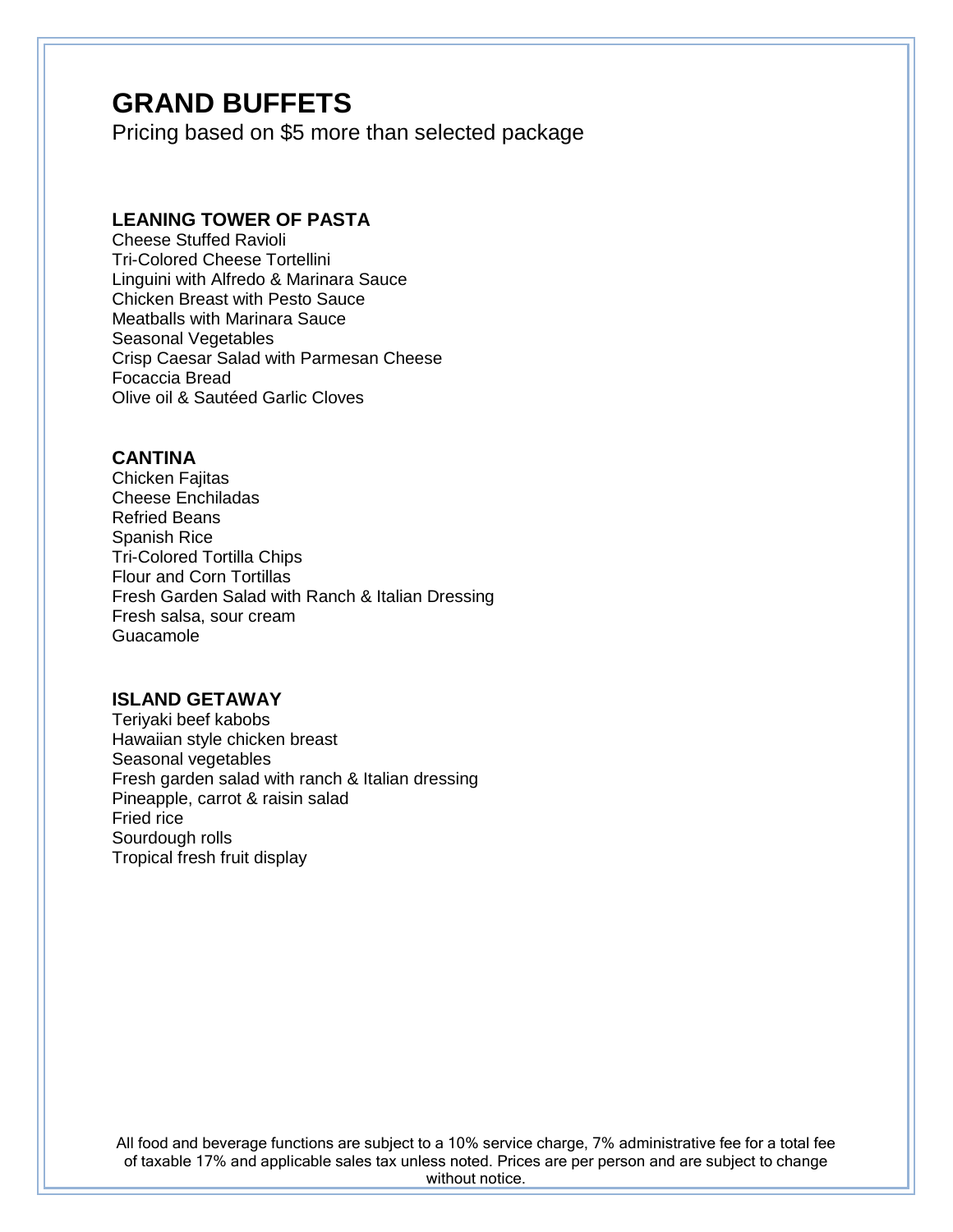### **HORS D' OEUVRES**

Displays *(serves up to 25 guests)*

Vegetable Crudité, Crostini and Buffalo Chicken Spread - \$110

Sliced Seasonal Fruit and Berries Selection - \$100

Artisan Domestic Cheese with Gourmet Crackers, Crostini & Assorted Charcuterie - \$150

Mediterranean Platter, Hummus, Tzatziki, Olives, Feta, Crackers, Vegetable Crudite - \$110

Choose one dip: Spinach Artichoke, Pimento Cheese, Beer Dip - \$100 *Served with Assorted Crackers, Pretzels, Pita Chips* 

### Per Piece

#### **COLD | \$5 per piece**

*Minimum of 25 pieces per order*  Tortilla Chips & Salsa Gazpacho Shooters Ceviche Shooters Mediterranean Antipasto Skewers Roasted Tomato Bruschetta Hummus, Olives, Feta on a Pita Chip

#### *Upgrades*

Prosciutto Wrapped Melon | \$12 Tuna Tartare | \$12 Cocktail Shrimp on Ice | \$13

### **HOT | \$7 per piece**

*Minimum of 25 pieces per order*  Pot Stickers with Soy Sauce Chicken Quesadilla Honey BBQ Chicken Wings Buffalo Chicken Wings Vegetable Egg Rolls with Sweet & Sour Sauce BBQ Meatballs Spanakopita Assorted Quiche Smoked Brisket Empanada Santa Fe Chicken Spring Roll Mac & Cheese Melt Thai Peanut Chicken Skewers Beer Battered Mozzarella Sticks with Marinara Sauce BBQ Pork Sliders

#### *Upgrades*

Coconut Shrimp with Mango Salsa | \$13 Bacon Wrapped Scallops | market price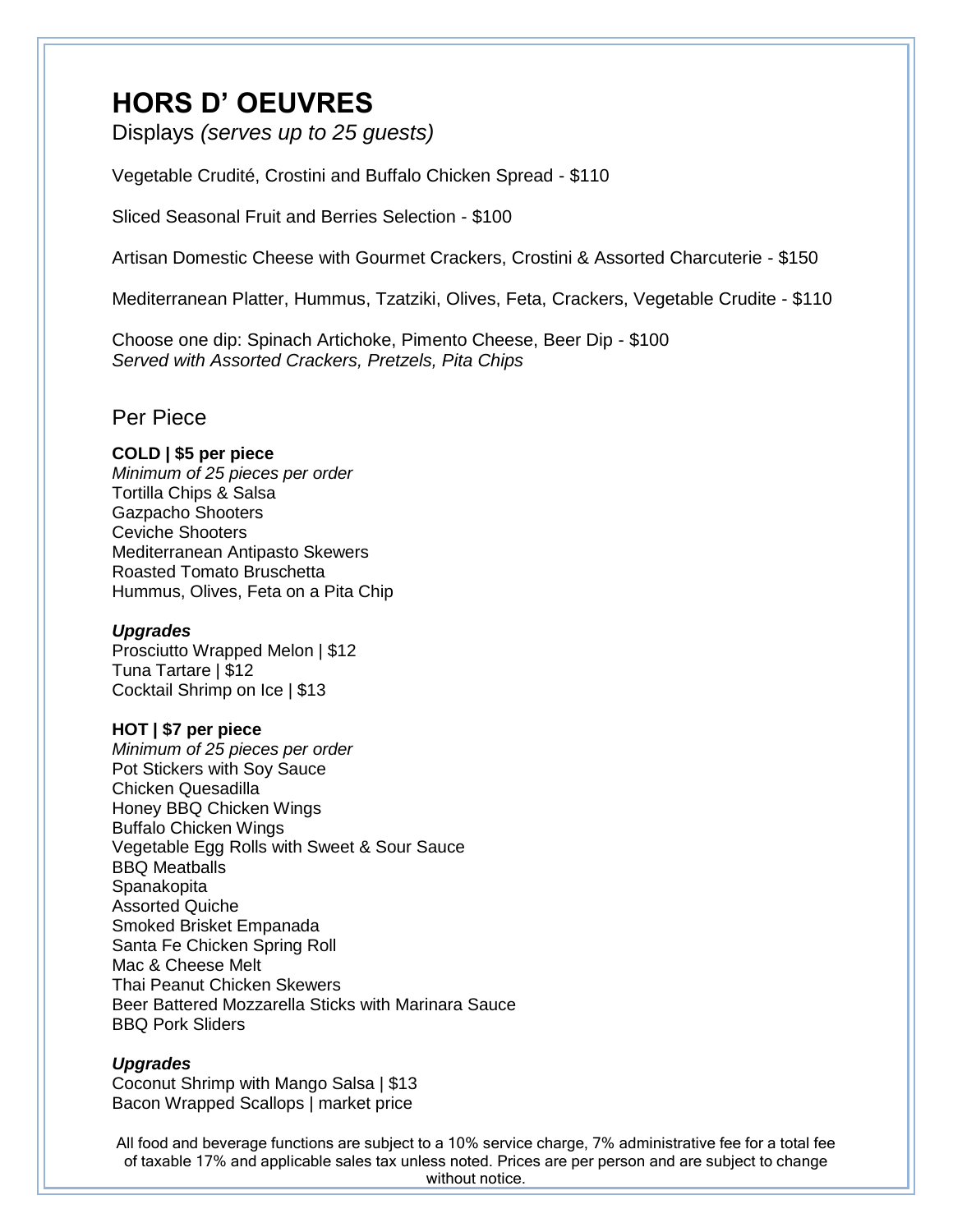# **TORRANCE BAKERY**

### 6 Best Selling Cake Flavors

Chocolate Cake with Strawberry Mousse & Chocolate French Cream Filling Wedding White Icing

White Cake with Lemon Mousse & Raspberry Jam Filling Wedding White Icing

Marble Cake with Chocolate Mousse & Fudge Filling Buttercream Icing

White Cake with \*Fresh Strawberry & French Cream Filling\*

Red Velvet & Cream Cheese Filling \* & Cream Cheese Icing\*

Banana Cake with Custard Filling & French Cream Icing\*

*\*premium flavor* 

Each tier can be a different flavor. Wedding White and Buttercream is the preferred icing overall for its hold in color and design

1341 El Prado Ave. Torrance, CA 90501 310-320-2722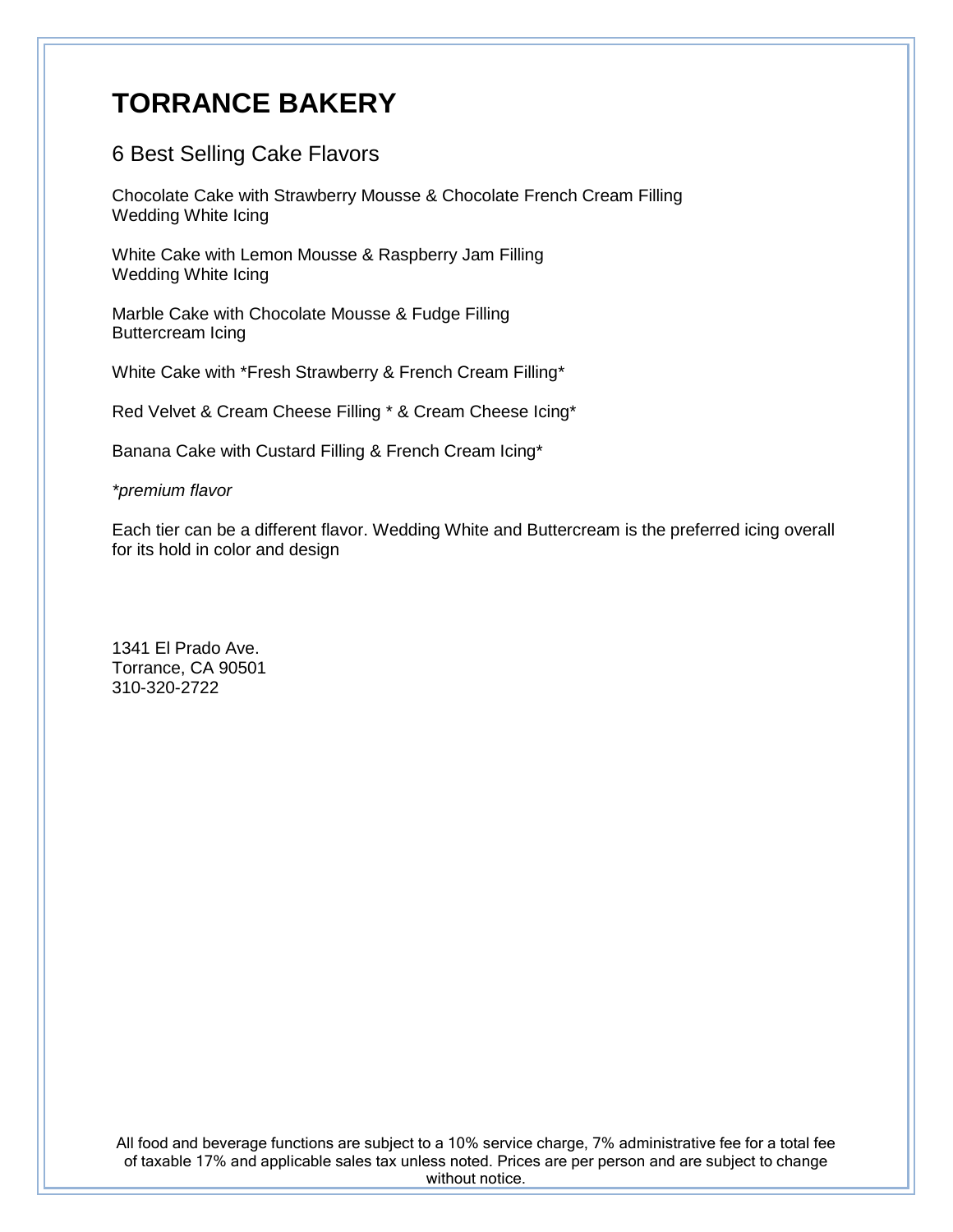# **CASH BAR SERVICE**

There will be a \$150.00 Bartender Fee if the bar revenue does not exceed \$400.00. Any Wine or Champagne brought onto the hotel premises must be pre-arranged and approved by the Catering Department. A \$20.00 corkage fee per bottle will apply.

Call Brands - \$10 Premium Brands - \$11+ Domestic Beers - \$6 Imported/Microbrew Beers - \$7 Soft Drinks/ Juices - \$5 House wine by the Glass - \$9 Red Bull- Regular and Sugar free - \$6 Mineral Water - \$6

#### **Non-Alcoholic & Soda Bar Packages**

Drinks & Juice Service - \$8 per person Sparkling Cider (non-alcoholic) - \$20 per bottle

### **HOST BAR PACKAGES**

All hosted bars include beer, house wine and soft drinks. Pricing based per person.

### **SOFT BAR**

One Hour \$14 | Two Hours \$20 | Three Hours \$25 | Four Hours \$30 House Red and White Wine, Sparkling Wine, Microbrews/Imported/Domestic Beer, Soft Drinks, Mineral Water and Juice

#### **CALL BRANDS**

One Hour \$18 | Two Hours \$24 | Three Hours \$29 | Four Hours \$34 Bacardi, Smirnoff, Tanqueray, Canadian Club, Seagrams 7, Jim Beam, Jack Daniel's, Jose Cuervo, Captain Morgan, Malibu, Domestic/ Imported beers, Red/white wine

#### **PREMIUM BRANDS**

One Hour \$21 | Two Hours \$30 | Three Hours \$35 | Four Hours \$40 Ketel One, Absolut, Bombay/Sapphire, Bacardi, Captain Morgan, Crown Royal, Maker's Mark, Johnny Walker Black, Hennessy VS, 1800 Silver Tequila, Microbrews/Imported Beers, Upgraded red/white wine